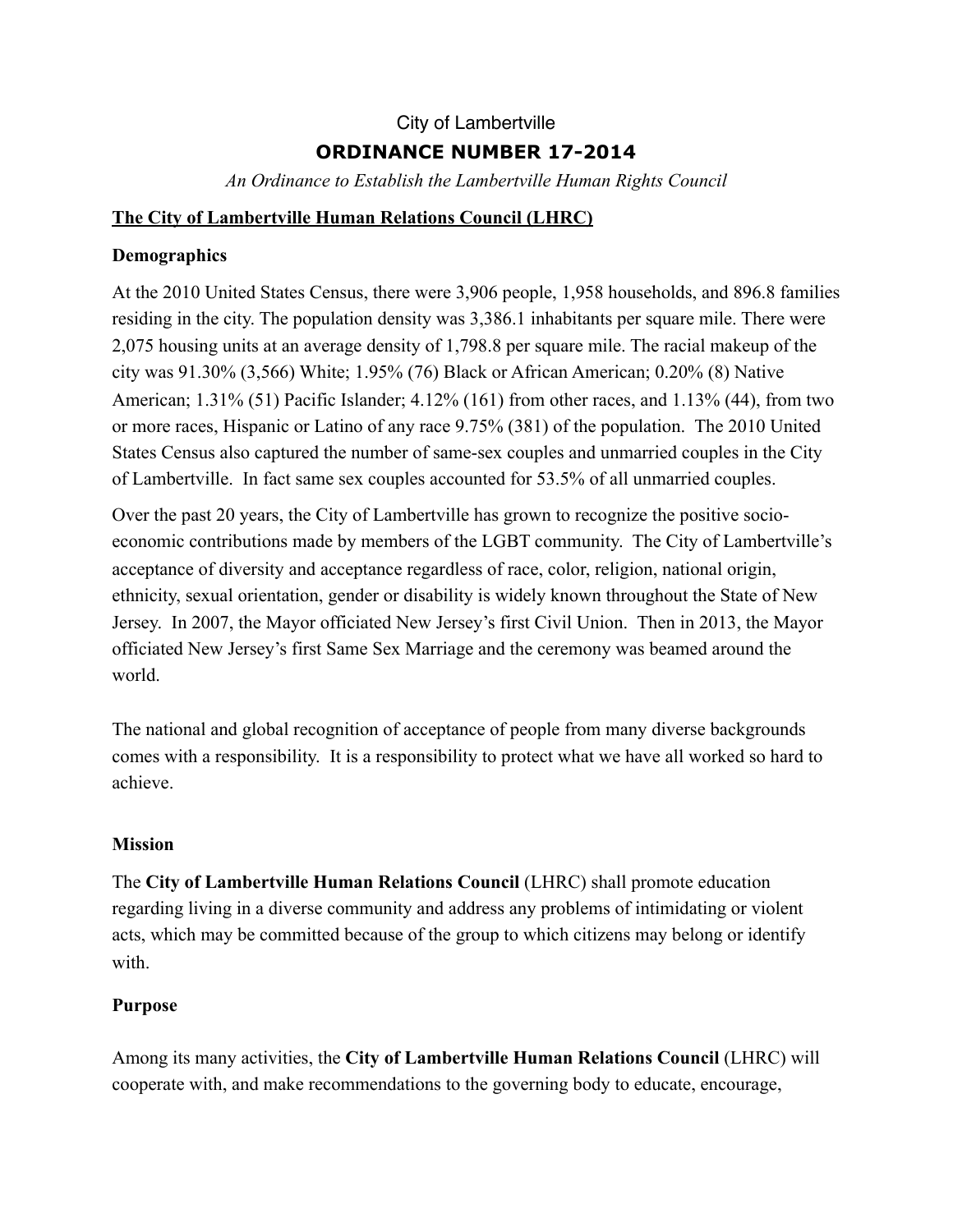develop, promote, and strengthen respect for the human rights of the citizens of Lambertville no matter their race, color, religion, national origin, ethnicity, sexual orientation, gender or disability - so they may achieve their highest possible level of success.

### **Council established; appointment; compensation; terms; vacancies.**

The **City of Lambertville Human Relations Council** (LHRC) will consist of a total of nine (9) members, from both the public and private sector, and is hereby established in the City of Lambertville. The members of the **City of Lambertville Human Relations Council** (LHRC) shall be appointed by the Mayor, with the advice and consent of the Lambertville City Council.

# Public Sector Members:

- 1) The Mayor of the City or Lambertville, or his or her representative, to run concurrent with the Mayor's 3 year term;
- 2) The President of the Lambertville City Council, or his/her representative, for a one year term;
- 3) The Police Director of the City of Lambertville, for a one year term;
- 4) The Director of Public Assistance of the City of Lambertville, for a three year term concurrent with the Mayor's 3 year term;
- 5) The President of Board of Education from the Lambertville-Stockton-West Amwell unified school district, or his/her representative, for three year term concurrent with their term;
- 6) The Chairperson of the Lambertville Free and Public Library, or his or her representative, for a one-year term.

### Private Sector Members:

- 7) A resident of the City of Lambertville for a 2-year term;
- 8) A resident of the City of Lambertville for a 3-year term;
- 9) A resident of the City of Lambertville for a 5-year term.

The Clerk of the City of Lambertville will be an adjunct non-voting member. All members of the LHRC shall serve without compensation.

### **Chairman; officers**

One (1) of said members shall be appointed by the Mayor as Chairperson.

**The City of Lambertville Human Relations Council** (LHRC) may have such other officers, as it deems necessary.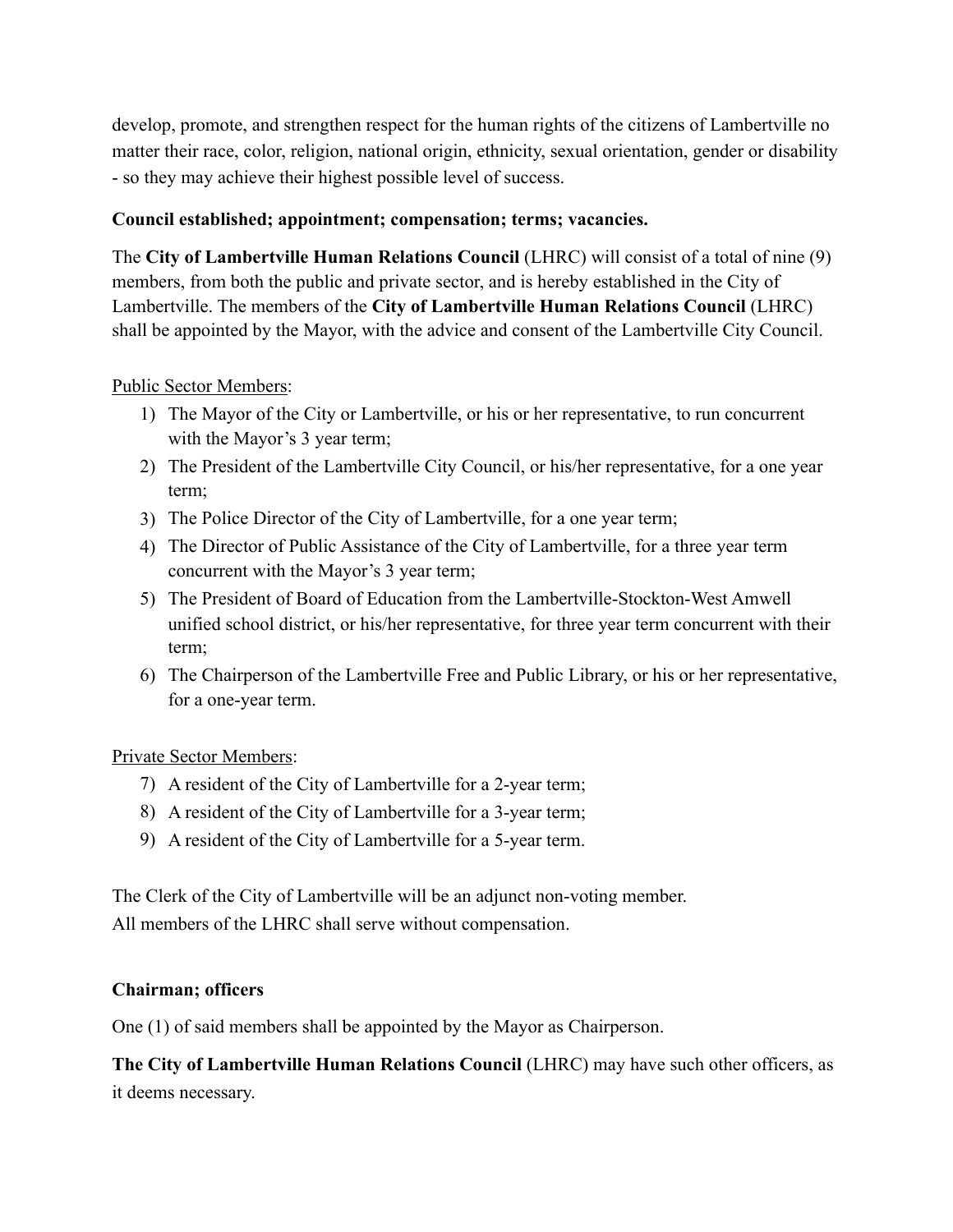#### **Meetings**

The **City of Lambertville Human Relations Council** shall meet on the first Monday following January 1<sup>st</sup> of each year for purposes of reorganization. The agenda at this meeting should include election of officers, appointment of committees, adoption of bylaws or rules of procedure, fixing date and place of meetings and such other business as shall properly come before the Lambertville Human Relations Council at the annual reorganization meeting.

The **City of Lambertville Human Relations Council** (LHRC) will meet a minimum of 2 times in any given calendar year, inclusive of the reorganization meeting.

#### **Records; annual report**

The **City of Lambertville Human Relations Council** (LHRC) shall keep records of its meetings, activities and finances and shall make an annual report to the City of Lambertville Mayor and Council.

Introduction and First Reading: June 24, 2014 Public Hearing and Second Reading: July 15, 2014

#### **CLERKS CERTIFICATE**

I, Cynthia L. Ege, CMR, RMC, Clerk of the City of Lambertville, in the County of Hunterdon, State of New Jersey, HEREBY CERTIFY as follows:

- 1. I am the duly appointed Clerk of the City of Lambertville, in the County of Hunterdon, State of New Jersey (herein called the "City"). In this capacity, I have the responsibility to maintain the minutes of the meetings of the governing body of the City and the records relative to all ordinances and resolutions of the City. The representations made herein are based upon the records of the City.
- 2. Attached hereto is a true and complete copy of an ordinance passed by the governing body of the City on first reading June 24, 2014 and finally adopted by the governing body on July 15, 2014.
- 3. On July 3, 2014 a copy of the ordinance and a notice that copies of the ordinance would be made available to the members of the general public of the municipality who requested copies, up to and including the time of further consideration of the ordinance by the governing body, was posted in the principal municipal building of the City at the place where public notices are customarily posted. Copies of the ordinance were made available to all who requested them.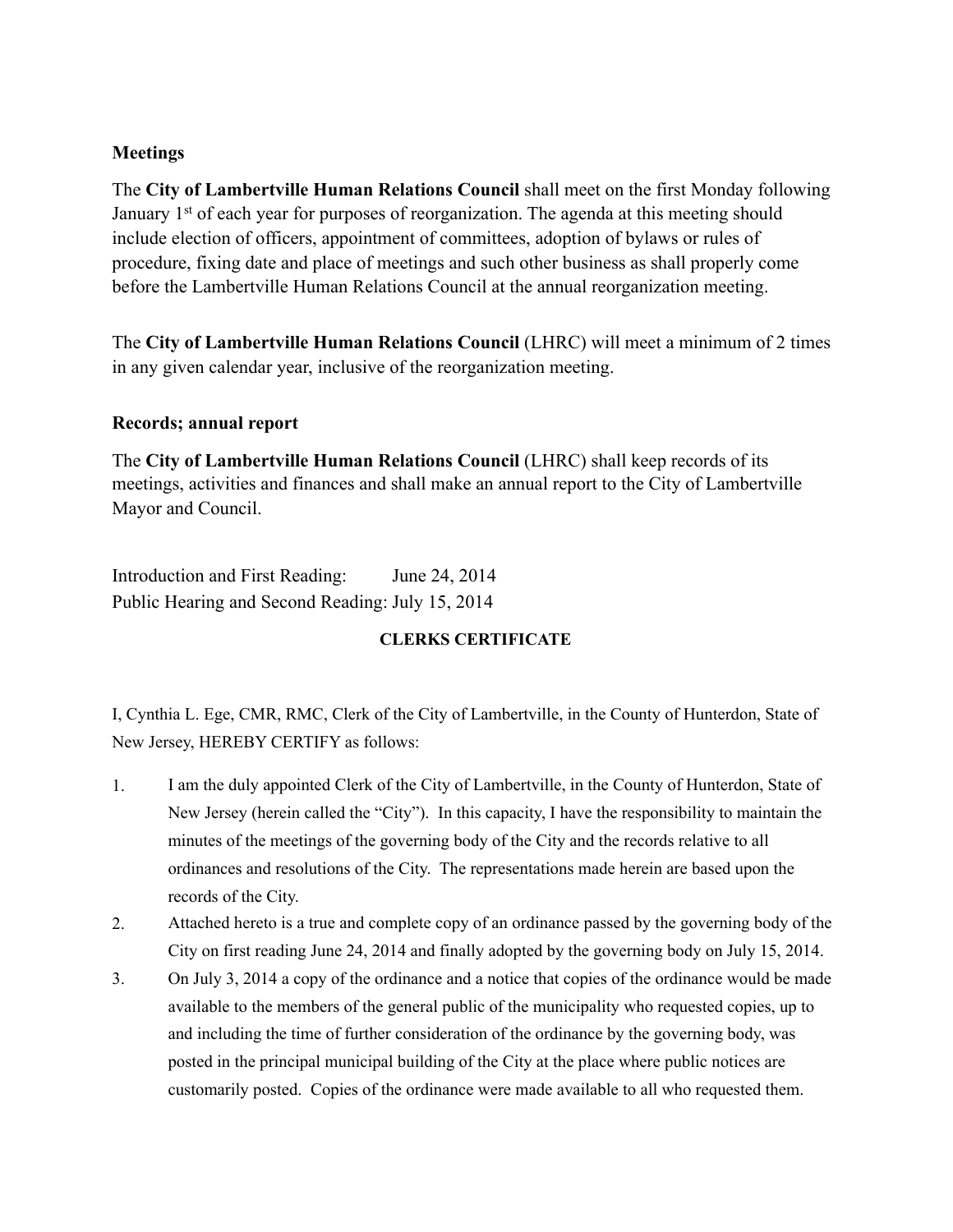4. After final passage, the ordinance, a copy of which is attached hereto, was duly published on July 24, 2014 in the Beacon. No protest signed by any person against making the improvement or incurring the indebtedness authorized therein, nor any petition requesting that a referendum vote be taken on the action proposed in the ordinance has been presented to the governing body or to me or filed in my office within the 20 days after the publication or at any other time after the final passage thereof.

IN WITNESS WHEREOF, I have hereunto set my hand and affixed the corporate seal of the City this 13th day of August, 2014.

Apputué Leg

Cynthia L. Ege, City Clerk